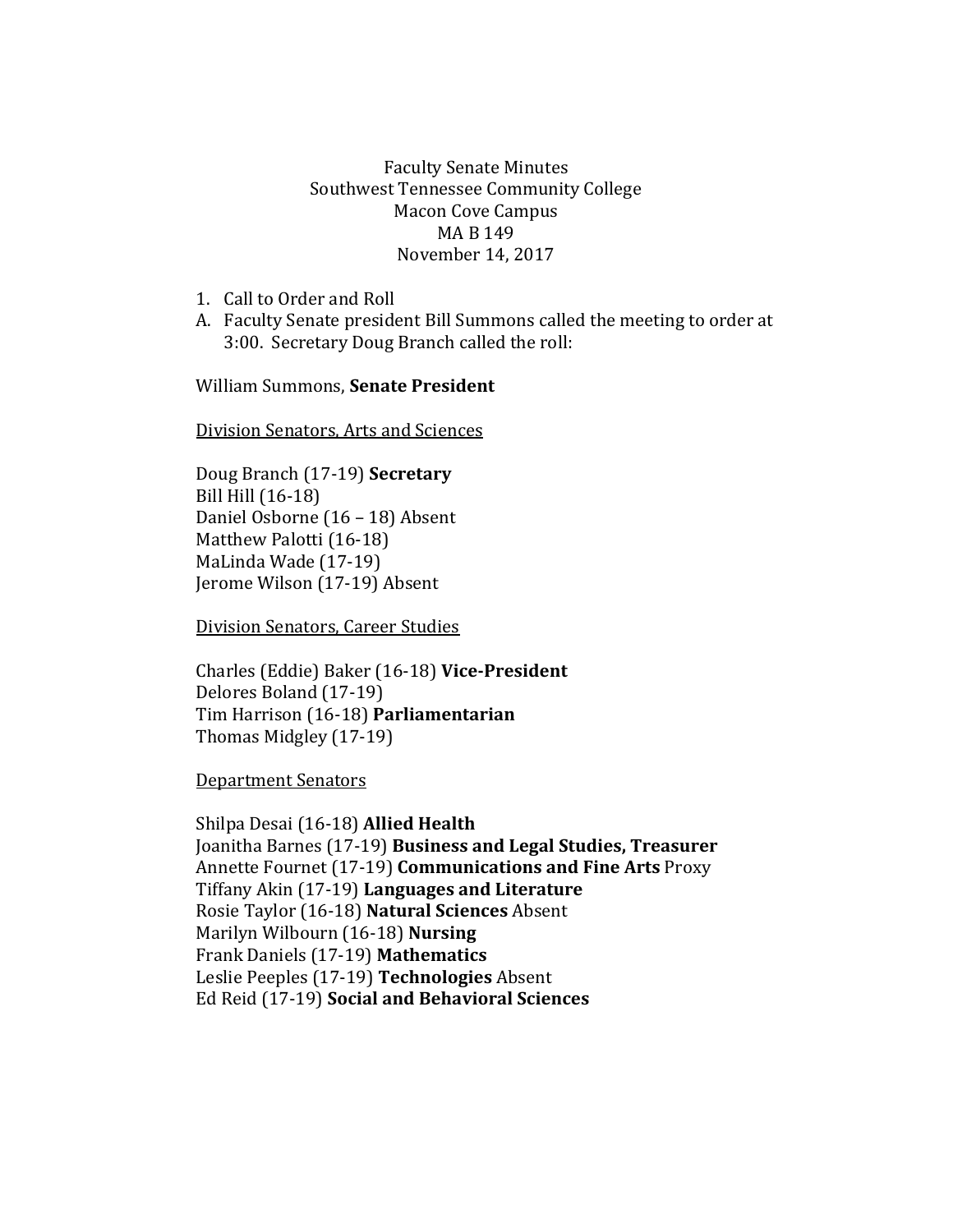2. Approval of Minutes

The body approved the minutes from the October, 2017 Faculty Senate meeting. Secretary Doug Branch will ask that those minutes be posted to the website.

- 3. Reports from Senate Officers and Senate Committees
	- A. Bill Summons provided a clarification, which he obtained from the administration, on the difference between Faculty Senate committees and Achieving the Dream committees, which seemed to have a lot of overlap. His understanding is that ATD committees may include many of the same members as Faculty Senate committees and members of the administration, but that the ATD committees, to be dissolved at the end of their work, will not do the regular work of the committees but instead look at processes, including creating process maps.
	- B. Dewey Sykes provided a report that composed by committee that explored possible irregularities in recent dean searches. That report included recommendations to give to the senate. The senate voted to receive the report, with the understanding that members would read it, consider it, and vote upon it at our next meeting. Members were encouraged to share the report with faculty members in order to receive wide input for possible alterations.
	- C. Eddie Baker reported on the November SEC meeting with Chris Ezell. Eddie reported that Chris is creating a new policy concerning how years of service for faculty members hired on an emergency basis would count when those faculty are considered for promotion. Chris also noted that the school was trying to get away from making many emergency hires, reserving that status for cases of genuine hiring emergencies.
- 4. Old Business
- 5. New Business
	- A. An item of concern was brought to the senate about prayers being offered during faculty events like the faculty awards ceremony. A discussion ensued about the propriety of such prayers.
	- B. Another item of concern was addressed regarding a "top down approach" for the advertising of the new Director of the Teaching Academy position.
	- C. In accordance with the procedure set out in the senate constitution, the 2017-2018 Promotion and Tenure Committee and Promotion and Tenure Appeals Committee was chosen. The following will serve: Promotion and Tenure: Annette Fournet, Marcia Hunter, Marguerite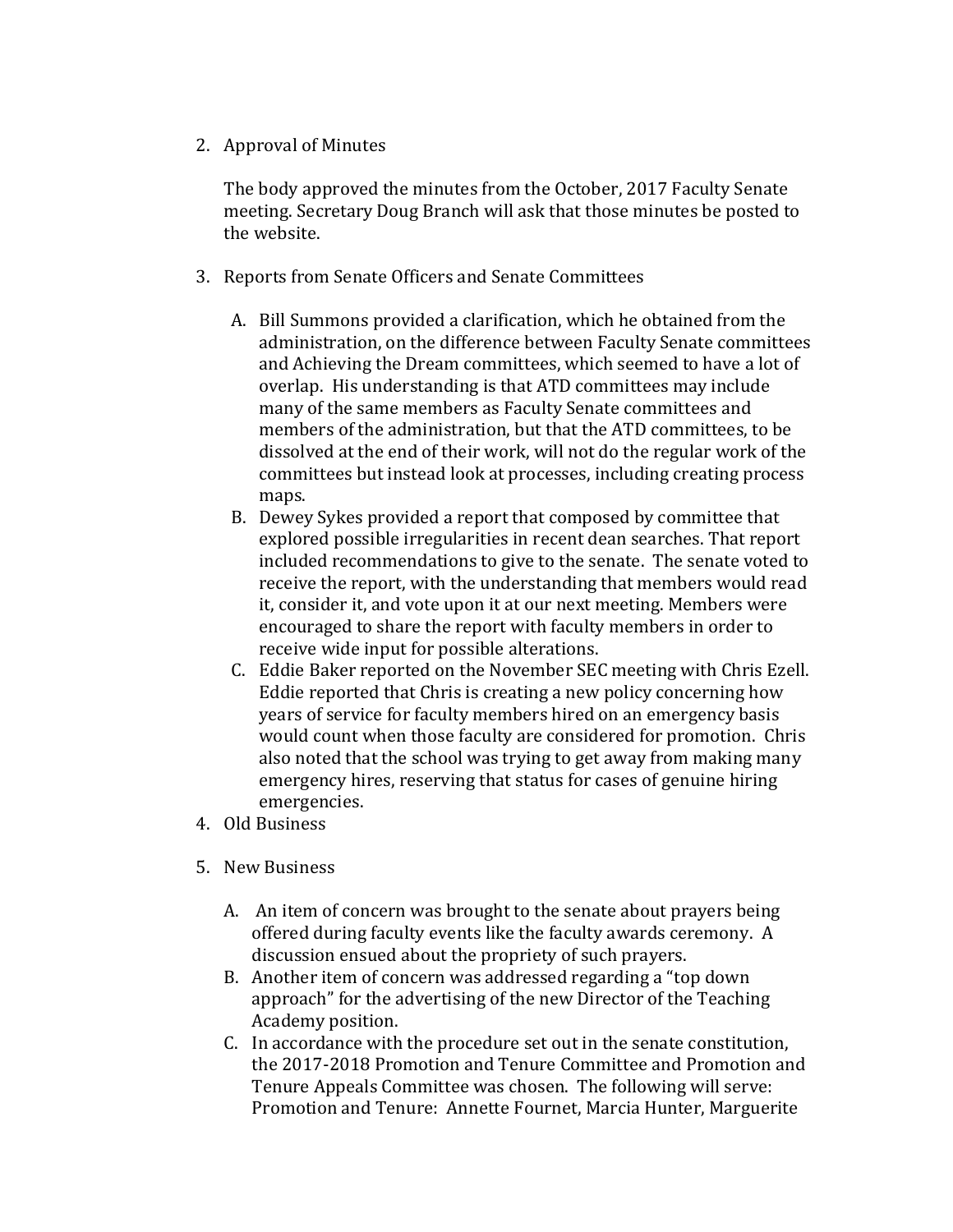Jackson-Jones, Mark Moses, Charles Pender, Rosie Taylor, and Robert Tom. Alternates, Eddie Baker, Megan Murphy, Mary Pratt. Promotion and Tenure Appeals Committee: Vicki Armstrong, Victoria Gray, Jason Jennings, Khalil Rassy, Dewey Sykes, Arnitra Taylor, Jason Whitt. Alternates, Lisa Hadley, Judy Hatmaker, Linda Patterson.

6. Adjournment Bill Summons adjourned the meeting at 4:20 PM.

Respectfully Submitted,

Doug Branch, Faculty Senate Secretary